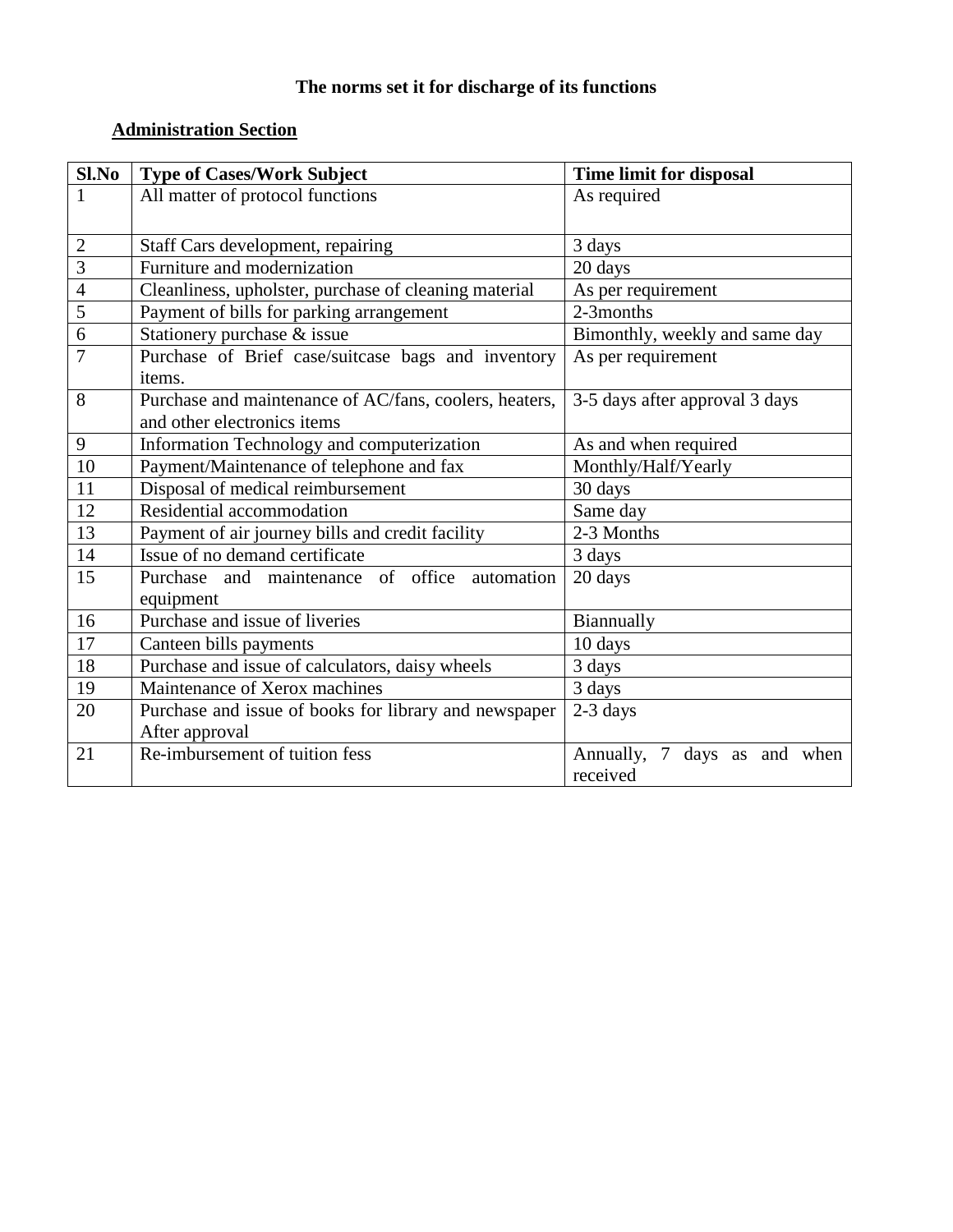## **Establishment Section**

| S.No           | Type of cases/work subject                            | Time limit for disposal             |
|----------------|-------------------------------------------------------|-------------------------------------|
| 1              | Disposal of request for GPF advance/ withdrawal/ LTC  | 7 days                              |
|                | advance/ Leave applications.                          |                                     |
| 2              | Disposal of request for HBA/ Motor car advance/       | 30 days                             |
|                | computer advance.                                     |                                     |
| 3              | Disposal of request for Posting/ Transfer/ Seniority, | 20 days                             |
|                | Promotion/ACP etc.                                    |                                     |
| $\overline{4}$ | Disposal of various references from DPO&T on Estt.    | As per time notified by Nodal       |
|                | /Staff matter regarding Promotion/ Transfer/ ACRs/    | Ministry                            |
|                | Seniority etc.                                        |                                     |
| 5              | Payment or all Pension benefits                       | pension rule<br>before<br>per<br>As |
|                |                                                       | retirement.                         |

## **Coordination Section**

| S.No             | Type of cases/work subject                           | Time limit for disposal              |
|------------------|------------------------------------------------------|--------------------------------------|
| 1.               | Monthly D.O. from Secy (C) to Cabinet Secy.          | By 10th of every month               |
| 2.               | Preparation of Annual Report                         | As per Schedule time limit           |
| 3.               | Submission of PQ/Replies from Parliament Cell        | As per date $\&$ time for furnishing |
|                  |                                                      | replies/report                       |
| $\overline{4}$ . | Report on various cases to PMO/Cabinet Sectt.        | Within the time limit proposed by    |
|                  |                                                      | them.                                |
| 5.               | RTI Quarterly return for quarter of preceding FY.    | As per time notified in RTI Act.     |
| 6.               | Monthly Summary in respect of Ministry of Coal to    | By 10th of every month               |
|                  | Cabinet.                                             |                                      |
| 7.               | Forwarding of RTI requests/appeals received in       | As per time notified in RTI Act.     |
|                  | form of hard copy or soft copy through RTI portal.   |                                      |
| 8.               | Other Misc. information regarding achievement and    | Within the time limit proposed by    |
|                  | talking points for the visit of Hon'ble Minister and | them.                                |
|                  | Secretary (Coal)                                     |                                      |
| 9.               | Preparation of issues likely to be raised during all | Within the time limit proposed by    |
|                  | Sessions.                                            | them.                                |
| 10.              | Preparation of material for Budget Speech for        | Within the time limit proposed by    |
|                  | Finance Minister for the Budget Session.             | them.                                |
| 11.              | Preparation of material for Presidential Speech.     | Within the time limit proposed by    |
|                  |                                                      | them.                                |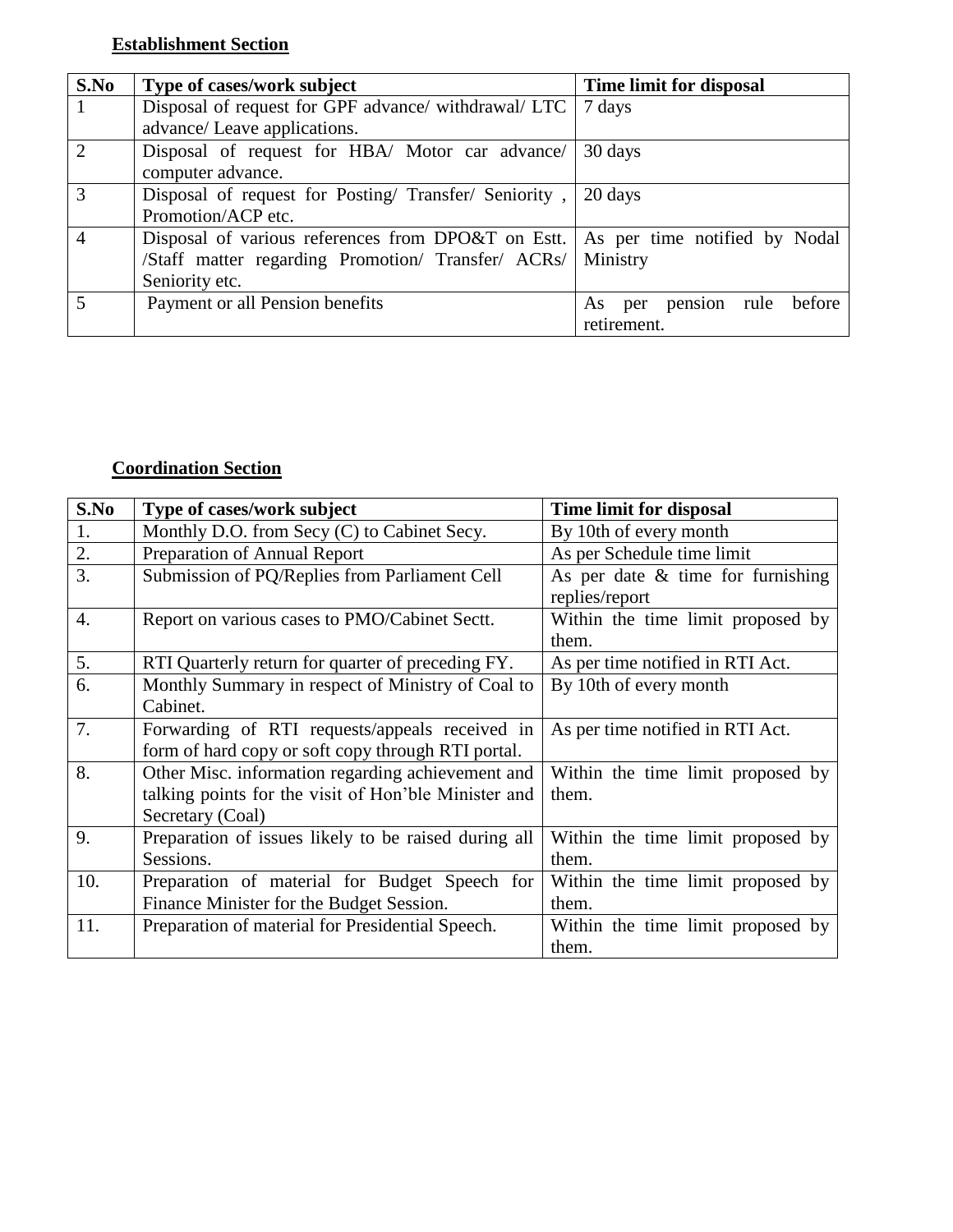## **CCNT Section**

| Sl.No. | Type of case/work/subject                                    | Time limit for disposal                                                                                                                                                                                                                                                                                                                        |
|--------|--------------------------------------------------------------|------------------------------------------------------------------------------------------------------------------------------------------------------------------------------------------------------------------------------------------------------------------------------------------------------------------------------------------------|
|        | Monthly D.O. to Cab. Secy.                                   | By $5th$ of every month                                                                                                                                                                                                                                                                                                                        |
| 2.     | Standing Scientific Research Committee<br>meeting to be held | Twice in a year                                                                                                                                                                                                                                                                                                                                |
| 3.     | Parliament matter/VIP reference                              | Within Prescribed time limit.<br>– VIP<br>For<br>references, reply is sent to the VIP within 15<br>days if information is available in the Section.<br>Otherwise an interim reply is sent to the GVIP<br>and final reply is sent to the VIP after obtaining<br>the required information from concerned coal<br>company/outside agency, if any. |

## **CC&SD Section**

| Sl.No.           | Type of case/work/subject            | Time limit for disposal                                         |
|------------------|--------------------------------------|-----------------------------------------------------------------|
| 1.               | Monthly D.O. to Cab. Secy.           | By $5th$ of every month                                         |
| 2.               | High Powered Central Committee       | Once in 6 months                                                |
|                  | (HPCC) meeting to be held            |                                                                 |
| 3.               | Coal Mines<br>(Conservation)<br>$\&$ |                                                                 |
|                  | Development) Advisory Committee      |                                                                 |
|                  | meeting to be held                   |                                                                 |
| $\overline{4}$ . | Standing Committee on Safety in Coal | Twice in a year                                                 |
|                  | Mines meeting to be held             |                                                                 |
| 5.               | Parliament matter/VIP reference      | limit.<br>Prescribed time<br>Within<br><b>For</b><br><b>VIP</b> |
|                  |                                      | references, reply is sent to the VIP within 15                  |
|                  |                                      | days if information is available in the Section.                |
|                  |                                      | Otherwise an interim reply is sent to the GVIP                  |
|                  |                                      | and final reply is sent to the VIP after obtaining              |
|                  |                                      | the required information from concerned coal                    |
|                  |                                      | company/outside agency, if any.                                 |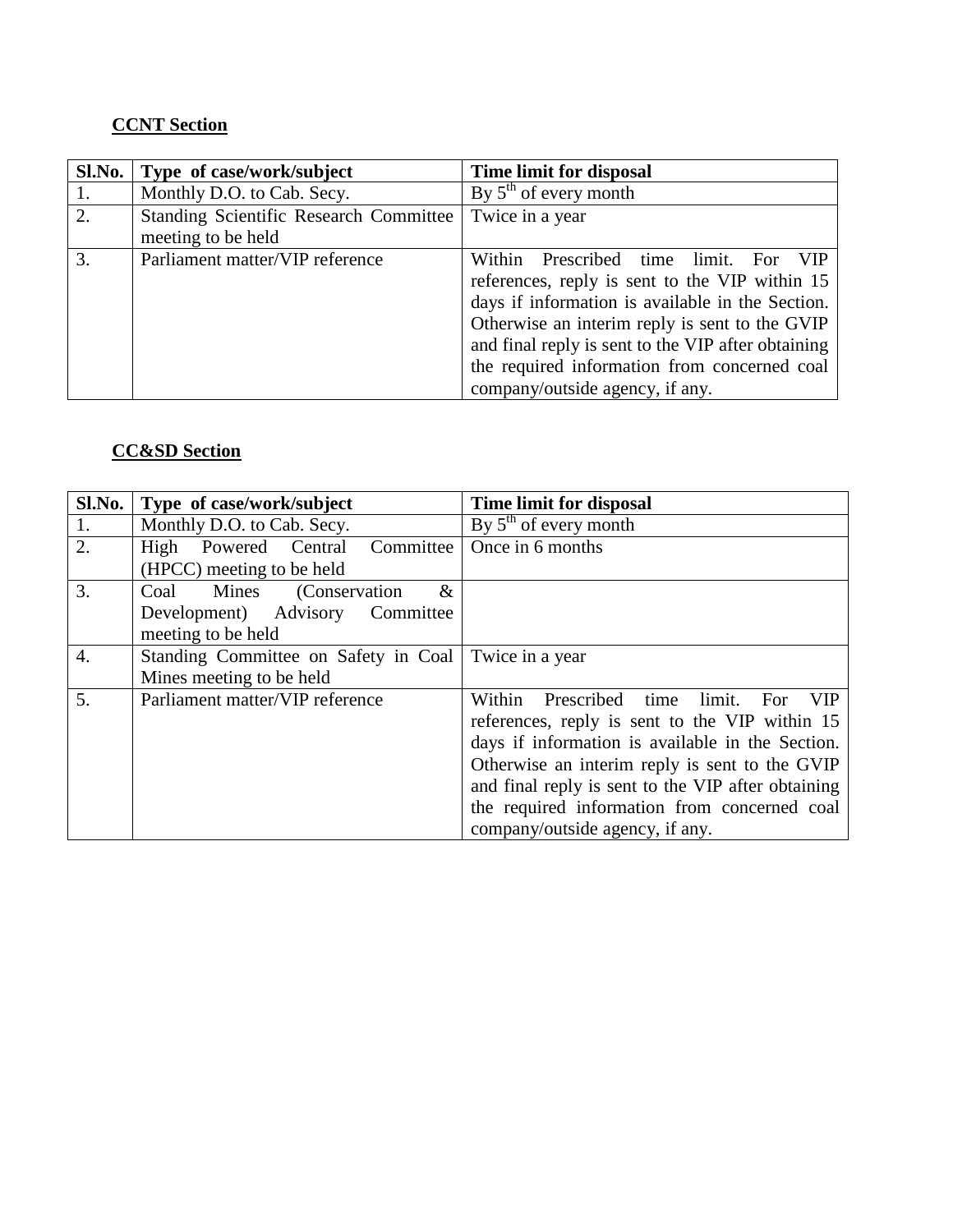## **IFD Section**

| Sl. No           | Type of case/work/subject                                      | Time limit for disposal     |
|------------------|----------------------------------------------------------------|-----------------------------|
| 1.               | <b>Budget work:</b>                                            | Ministry<br>by<br>of<br>Set |
|                  | Detailed Demands for grants<br>(i)                             | Finance from time<br>to     |
|                  | <b>Statement of Budget Estimates</b><br>(ii)                   | time.                       |
|                  | <b>IEBR</b> of PSUs<br>(iii)                                   |                             |
| 2.               | Performance Budget & outcome Budget                            | $-do-$                      |
| 3.               | Coordination and Monitoring of matters relating to standing    | Set<br>Sabha<br>by<br>Lok   |
|                  | Committee on Coal and Steel on Demand for Grants of MOC        | Secretariat.                |
| $\overline{4}$ . | Coordination and Monitoring of matters relating to COPU PAC    | $-do-$                      |
|                  | and Estimates Committee                                        |                             |
| 5.               | Coordination and Monitoring of Audit Paras                     | Office<br>Set<br>by<br>of   |
|                  |                                                                | Comptroller and Auditor     |
|                  |                                                                | General.                    |
| 6.               | Securitisation of coal sale dues of Coal PSUs.                 | On going process.           |
| 7.               | received<br>Implementation of instructions/ guidelines<br>from | As and when received        |
|                  | Ministry of Finance from time to time.                         | including it s circulation  |
|                  |                                                                | and monitoring              |
| 8.               | Watching the Government Guarantees.                            | Quarterly Report sent to    |
|                  |                                                                | Ministry of Finance.        |
| 9.               | Implementation of FRBM Act.                                    | On going process.           |
| 10.              | Examination of proposals of MOC involving finance angle.       | As and when received.       |

## **PMS Section**

|                  | Sl No.   Type of case/work/subject           | Time limit for disposal |
|------------------|----------------------------------------------|-------------------------|
|                  | <b>Annual Plan</b>                           | On going process        |
| $\overline{2}$ . | <b>Annual Action Plan</b>                    | On going process        |
|                  | Review Monthly performance of coal companies | Monthly basis           |
| $\overline{4}$ . | Parliament Question / VIP Reference etc      | Time bound              |

## **PCA Section**

Norms prescribed as per the rules and regulations applicable to the Central Secretariat offices as set by the Department.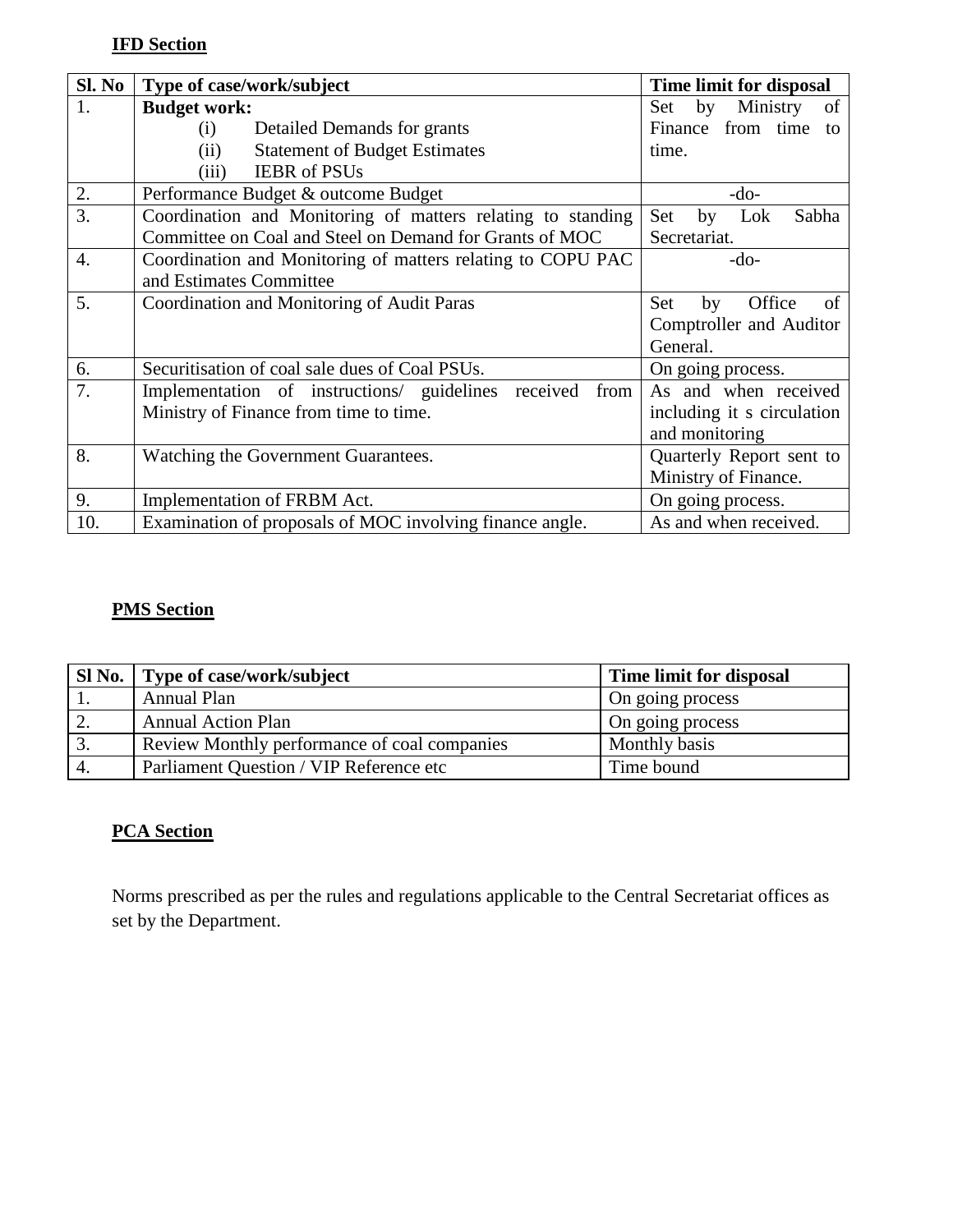| Sl.No. | Type of case/work/subject                                | Time limit for disposal                                                                                                                                                                                                                                                                                                               |
|--------|----------------------------------------------------------|---------------------------------------------------------------------------------------------------------------------------------------------------------------------------------------------------------------------------------------------------------------------------------------------------------------------------------------|
| 1.     | Monthly D.O. to Cab. Secy.                               | By $5th$ of every month                                                                                                                                                                                                                                                                                                               |
| 2.     | <b>Standing Committee for</b><br>approval of Mining Plan | Every second month                                                                                                                                                                                                                                                                                                                    |
| 3      | Standing Committee for Coal &<br><b>Steel</b>            |                                                                                                                                                                                                                                                                                                                                       |
| 4.     | <b>Audit Paras</b>                                       | Action taken report seeks from concerned<br>companies, after receiving the ATR same is<br>forwarded<br>CAG<br>further<br>to<br>for<br>vetting/acceptance.                                                                                                                                                                             |
| 3.     | Parliament matter/VIP reference                          | Within Prescribed time limit for VIP references,<br>reply is sent to the VIP within 15 days if<br>information is available in the Section.<br>Otherwise an interim reply is sent to the GVIP<br>and final reply is sent to the VIP after obtaining<br>the required information from concerned coal<br>company/outside agency, if any. |

# **CBA-I Section**

| S. N           | <b>Type of work/case/Subject</b>                       | Time limit for disposal                   |
|----------------|--------------------------------------------------------|-------------------------------------------|
| $\mathbf{1}$   | RTI applications and appeals                           | 30 days                                   |
| $\overline{2}$ | references/<br><b>PMO</b><br>references/<br><b>VIP</b> | 30 days                                   |
|                | Grievance/CPGRAM                                       |                                           |
| 3              | Cabinet Notes/CCEA (including CCEA/other cabinet       | time limit. It may<br>No<br>fixed<br>varv |
|                | committee Notes)/Cabinet Notes of other Ministries     | depending upon the subject matter/further |
|                | for comments.                                          | consultation/ receipt of comments of      |
|                |                                                        | respective Deptt. or Ministries.          |
|                |                                                        |                                           |
|                |                                                        | Within given time limit in case of other  |
|                |                                                        | Ministries's Cabinet Note/CCEA note.      |
| $\overline{4}$ | CoS Notes/ CoS Notes of other Ministry                 | No fixed time limit. It may vary          |
|                |                                                        | depending upon the subject matter/further |
|                |                                                        | consultation/ receipt of comments of      |
|                |                                                        | respective Deptt. or Ministries.          |
|                |                                                        |                                           |
|                |                                                        | Within given time limit in case of other  |
|                |                                                        | Ministries's CoS Note.                    |
| 5              | Parliament questions Starred/ Unstarred                | 1-2 days from date of receipt of admitted |
|                |                                                        | parliament question in the section.       |
| 6              | Parliament assurances                                  | 3 Months or before expiry of date of      |
|                |                                                        | extension.                                |
| $\overline{7}$ | Court Matters/Filing of court cases/impleadment        | As per time limit fixed by the court.     |
|                | applications/review petitions/appeals/ SLPs            |                                           |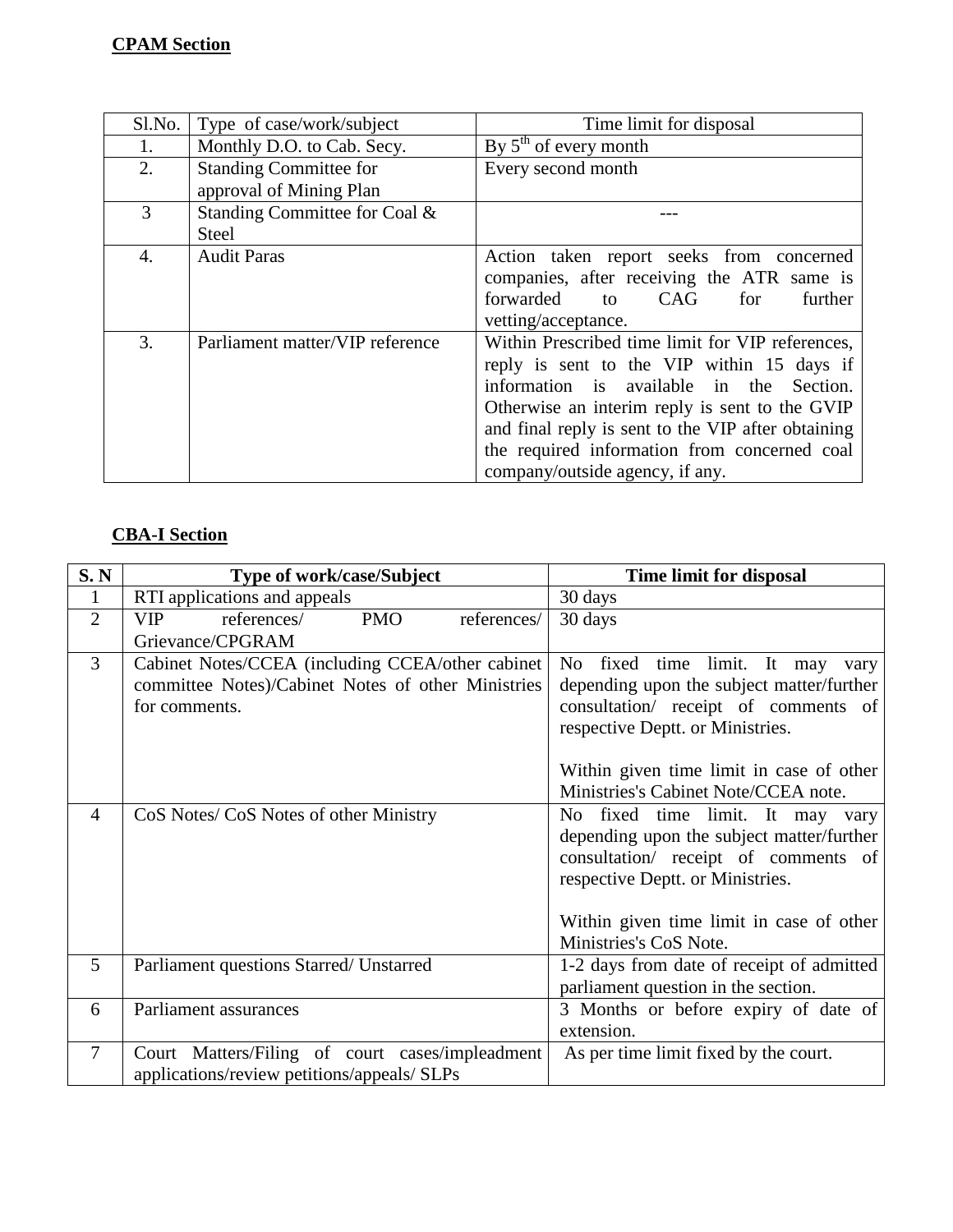| 11 | Previous approval for grant of Prospecting licence     | 5 weeks in each case                         |
|----|--------------------------------------------------------|----------------------------------------------|
|    | and/or Mining Lease, as the case may be, under         | (after receipt of complete application       |
|    | MMDR Act, 1957 and Rule made thereunder                | from State Government).                      |
| 12 | Forwarding of draft Mining plan/ mine closure to       | 2 weeks                                      |
|    | CPAM section for placing before the standing           | (after receipt of complete 4 sets of Mining) |
|    | committee and communication approval of the            | Plan/ Mine Closure Plan in CBA-I             |
|    | standing committee to the applicant                    | section).                                    |
| 13 | De-allocation/surrender of captive coal blocks         | No fixed time limit. It may vary from case   |
|    |                                                        | to case basis.                               |
| 14 | Withdrawal of deallocation of captive coal blocks      | No fixed time limit. It may vary from case   |
|    |                                                        | to case basis.                               |
| 15 | Imposition/forfeiture/deduction of Bank guarantee      | No fixed time limit. It may vary from case   |
|    |                                                        | to case basis.                               |
| 16 | Modification /corrigendum to allocation letter         | No fixed time limit. It may vary from case   |
|    |                                                        | to case basis.                               |
| 17 | Change in the normative date of production and other   | No fixed time limit. It may vary from case   |
|    | related milestones                                     | to case basis.                               |
| 18 | merger/de-merger<br>of<br>allocatee<br>Name<br>change/ | No fixed time limit. It may vary from case   |
|    | companies                                              | to case basis.                               |

### **CBA-II Section**

The norms set by the stipulated office procedure/ time limit given by the various concerned authorities/ departments/Ministries are followed.

#### **Vigilance Section**

The norms are set by the CVC/ Department of Personnel and Training (DoPT) in respect of processing of complaint/vigilance Cases are followed.

### **LA&IR Section**

| S.No.        | <b>Subject</b>                               | Time limit for disposal           |
|--------------|----------------------------------------------|-----------------------------------|
|              |                                              | (from the date of receipt of      |
|              |                                              | proposal complete in all respect) |
| $\mathbf{1}$ | Acquisition of Land under Coal Bearing Areas | 28 working days                   |
|              | (Acquisition and Development) Act, 1957      |                                   |
|              |                                              | (7 working days for examination)  |
|              |                                              | at Section level;                 |
|              |                                              |                                   |
|              |                                              | 3 working days for obtaining      |
|              |                                              | approval;                         |
|              |                                              |                                   |
|              |                                              | Next 7 working days for vetting   |
|              |                                              | of<br>draft notification<br>by    |
|              |                                              | Legislative Department;           |
|              |                                              |                                   |
|              |                                              | Next 7 working days<br>for        |
|              |                                              |                                   |
|              |                                              | Official Language, Legislative    |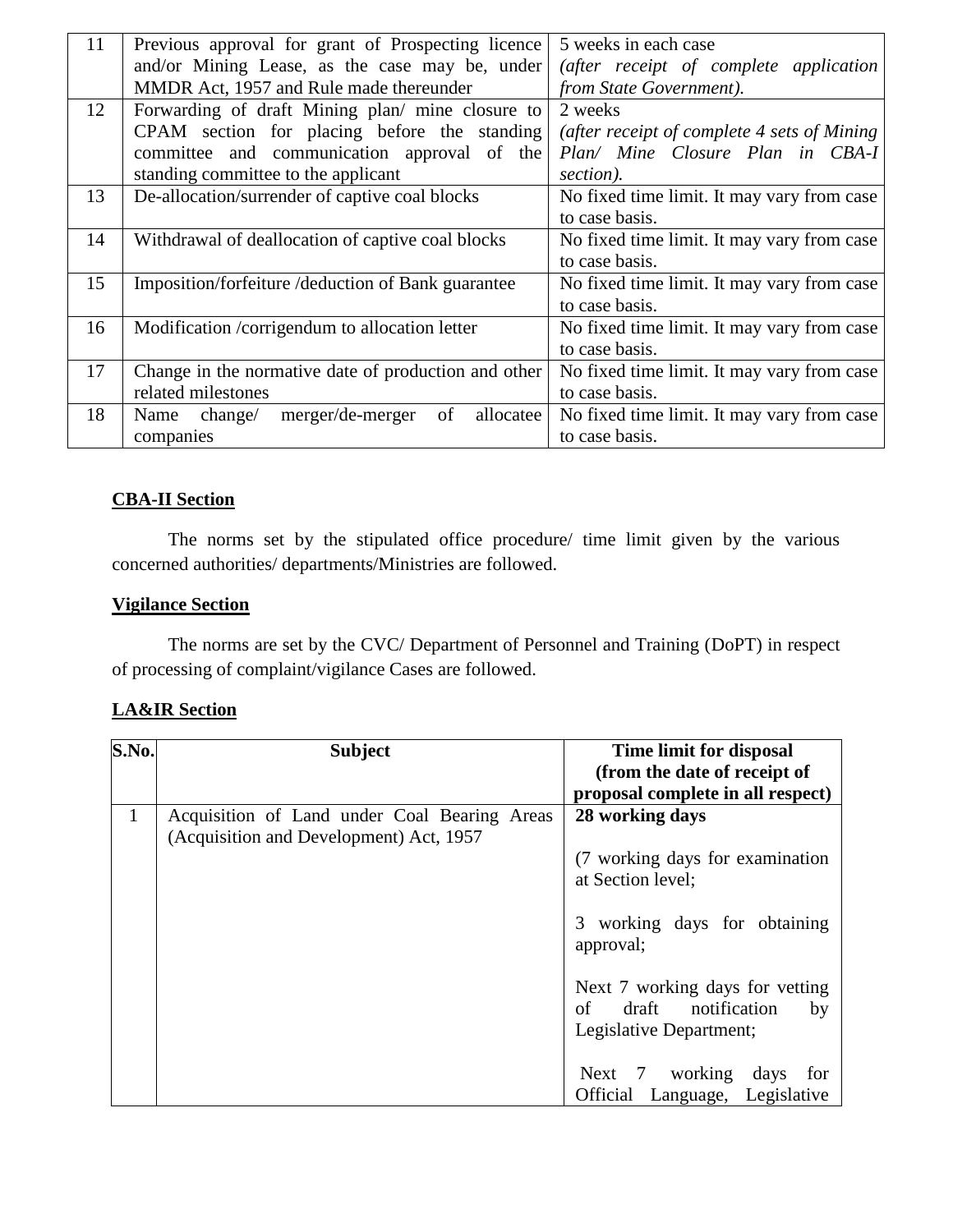|                |                                                                                                                                                                                                                                                  | Department                                                                                                                                                                                   |
|----------------|--------------------------------------------------------------------------------------------------------------------------------------------------------------------------------------------------------------------------------------------------|----------------------------------------------------------------------------------------------------------------------------------------------------------------------------------------------|
|                |                                                                                                                                                                                                                                                  | Next 4 working days<br>for<br>publishing the Notification in the<br>Gazette.)                                                                                                                |
| $\overline{2}$ | National Coal Wage Agreement (NCWA) and<br>Joint Bi-partite Committee (JBCCI) on Coal<br>Industry                                                                                                                                                | Reviewed in every five years                                                                                                                                                                 |
| 3.             | Industrial Disputes cases received from Ministry of<br>Labour and Employment                                                                                                                                                                     | As per statutory provision,<br>reply<br>has<br>to<br>be<br>furnished<br>within 30 days from date issue<br>of letter by Labour Ministry<br>for comments.                                      |
| 4.             | Proposals received from Coal Companies for<br>lease/No-Objection<br>Certificate<br>for<br>various<br>activities (like railway line, transmission line,<br>washery<br>project,<br>conveyor,<br>PAP <sub>s</sub> ,<br>pipe<br>rehabilitation etc.) | 30 working days                                                                                                                                                                              |
| 5.             | Extension to Special Tribunal and Part Time<br>Tribunals under CBA (A&D) Act, 1957                                                                                                                                                               | 90 working days prior to expiry<br>of extension.<br>Extension already given upto<br>June/September, 2020.                                                                                    |
| 6.             | Court cases                                                                                                                                                                                                                                      | Filing of counter affidavit<br>within due date.                                                                                                                                              |
| 7.             | Public Grievances (President Secretariat, Cabinet<br>Secretariat, PMO, Minister office & General<br>Grievances)                                                                                                                                  | Maximum time line already<br>fixed on CPGRAM- 60 days<br>03 working days for uploading<br>on CPGRAM by Section for<br>appropriate action by Coal<br>India for furnishing reply in 15<br>days |
| 8              | VIP/RTI references                                                                                                                                                                                                                               | norms/guidelines<br>As per<br>by<br>DoPT.                                                                                                                                                    |
| 9.             | Industrial Security monthly review of coal/lignite<br>sector by CISF (MHA)                                                                                                                                                                       | 03<br>working<br>days<br>for<br>forwarding the review to Coal<br>India Limited for appropriate<br>action<br>requesting<br>and<br>to<br>furnish ATR.                                          |

# **CSR&W Section**

The norms stipulated office procedure/ time limit given by various concerned authorities are followed.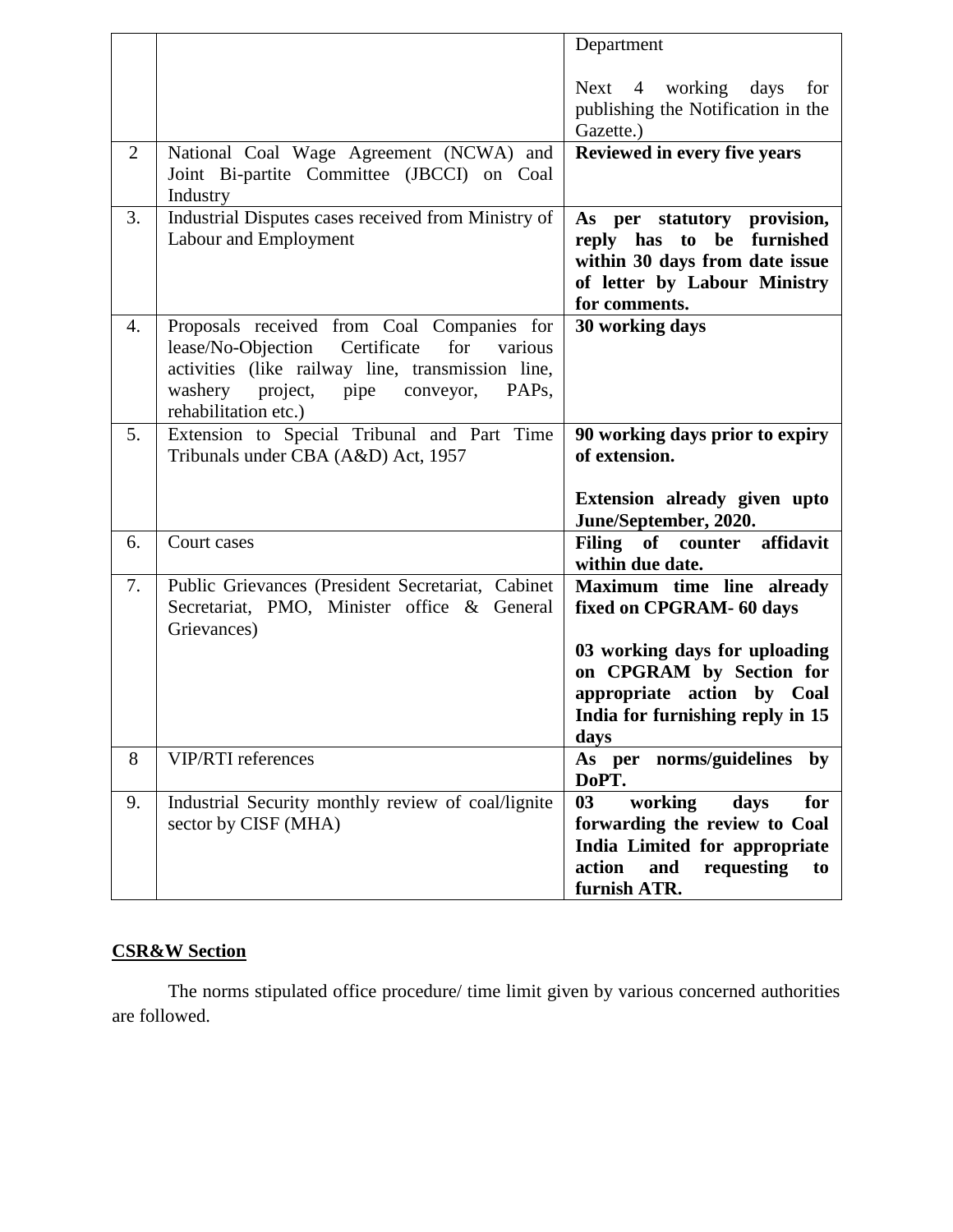### **CMPF Section**

| S.No. | Type of cases/work/subject      | Time limit for disposal                       |
|-------|---------------------------------|-----------------------------------------------|
|       | Parliament matter/VIP reference | As per guidelines of Lok Sabha / Rajya Sabha  |
|       |                                 | Secretariat.                                  |
|       | <b>Audit Paras</b>              | As per guidelines of C&AG.                    |
|       | <b>Public Grievances</b>        | As per Schedule time limit.                   |
|       | <b>RTI</b> cases                | As per Schedule time limit.                   |
|       | <b>Court Cases</b>              | As per date $&$ time for furnishing comments. |
| 16    | <b>Disciplinary Matters</b>     | As per requirement of the information for     |
|       |                                 | examination of the case.                      |

### **CLD Section**

The norms stipulated in office procedure/time limit given by various concerned authorizes/Administrative Ministries are followed.

### **IC Section**

- 1. Foreign visits of Hon'ble Minister of Coal and officers of Ministry of Coal As per tour programme.
- 2. Signing of agreement / MoU with various foreign countries as per requirement and norms.
- 3. Action Taken Reports on protocols or collaboration with foreign countries are shared with concerned ministries and vice-versa.

### **NA Section**

1. Completion of Auction process /Allotment process of coal mines:

 After the publication of NIT/ NIA and till the declaration of successful bidder/allottee, the whole process will be completed by 75 days

- 2. Transfer /Change of control of coal mine with or without End Use Plant:
	- (a) After in-principle approval of the Ministry for such change in control of coal mine and after fulfillment of all the agreement condition by the Transferor and Transferee as per clause of Allotment Agreement ,the consent of assignment of Agreement will be done within 15 days.
	- (b) After signing of Assignment Agreement between Transferor and Transferee ,Nominated Authority will change the name of Allottee in Vesting order/Allotment Agreement within 15 days.